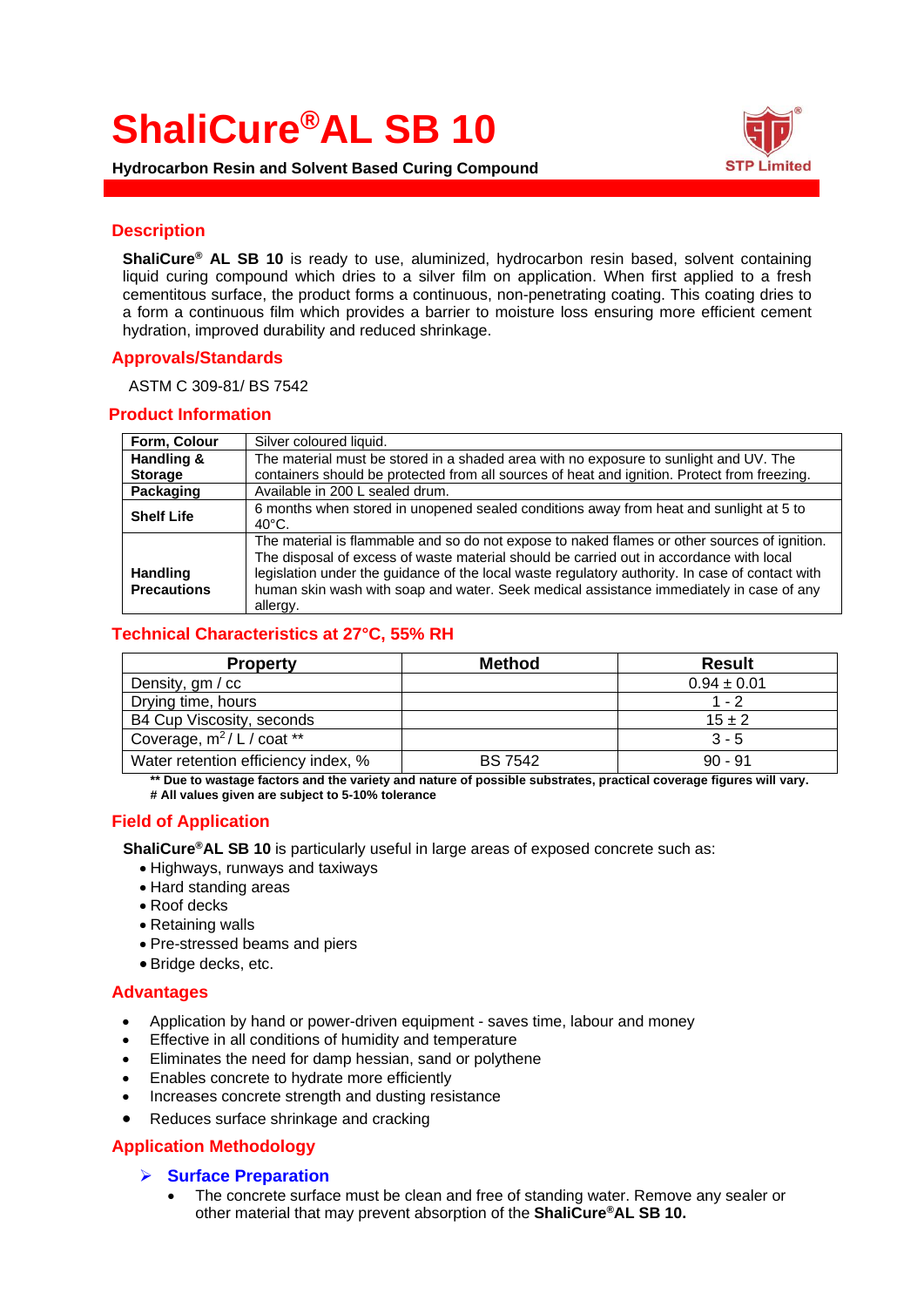# ➢ **Material Preparation**

• **ShaliCure® AL SB 10** should be stirred before use to ensure dispersion of settled material.

# ➢ **Application of Material**

- **ShaliCure® AL SB 10** should be spray applied to the surface of fresh concrete. Application should begin as soon as the concrete is free from surface water. Do not apply if bleed water is forming or present on the concrete surface.
- The spray nozzle should be held approximately 450 mm from the concrete surface and passed back and forth to ensure complete coverage. Pump pressure should be maintained to give an even, fine spray. After spraying, no further application of water or other material is necessary to ensure continued curing.
- The concrete surface should not be disturbed until it has sufficient strength to bear surface loads. The applied film should not be walked on before it is fully dry and care should be taken to ensure that the film is not broken.
- **ShaliCure® AL SB 10** may also be applied to the surface of newly hardened concrete immediately after demoulding. In such cases the concrete surface should be sprayed with water to saturate it prior to the application of **ShaliCure® AL SB 10**. Dry surfaces may prevent correct film formation and cause absorption of the **ShaliCure® AL SB 10** which may lead to staining and difficulty in later removal.
- After application of **ShaliCure® AL SB 10**, the area must be protected from rain for at least 3 hours.
- **ShaliCure® AL SB 10** needs to be removed from a concrete surface before application of a subsequent coating.

# **Precautions**

- The suitability of equipment should be ensured by an application trial.
- **ShaliCure® AL SB 10** is generally not compatible with after trades. Any subsequent treatments will require the removal of **ShaliCure® AL SB 10** using mechanical means.
- Do not brush onto soft, wet concrete or render surfaces which will be disturbed and thus prevent formation of the curing film.
- **Mixing water or solvent is totally prohibited.**
- Regular cleaning of spray equipment, especially the nozzle is recommended.
- **ShaliCure® AL SB 10** should only be used on surfaces exposed to normal weathering which will cause the eventual disintegration of the membrane.
- Disintegration of the membrane will depend on many factors such as consumption rate, UV exposure, surface absorption, etc. As a guide, this process will take approximately 5 weeks.

# **Value base of product data**

All technical data stated in this Product Data Sheet are based on laboratory tests. Actual measured data may vary due to circumstances beyond our control and different test methods.

# **Health & Safety**

For information and advice on the safe handling, storage and disposal of chemical products, users shall refer to the most recent **Material Safety Data Sheet.**

- Avoid contact with skin / eyes and avoid swallowing.
- Ensure adequate ventilation and avoid inhalation of vapour.
- Wear suitable protective clothing, gloves and eye protection.
- In case of skin contact, rinse with plenty of clean water, then cleanse with soap and water. Do not use solvent to clean the contacted area.
- In case of eye contact, wash with plenty of clean water and seek medical advice.
- If swallowed, seek medical attention immediately. Do not induce vomiting.

# **Cleaning & Maintenance**

Clean all tools immediately after use with STP Thinner only.